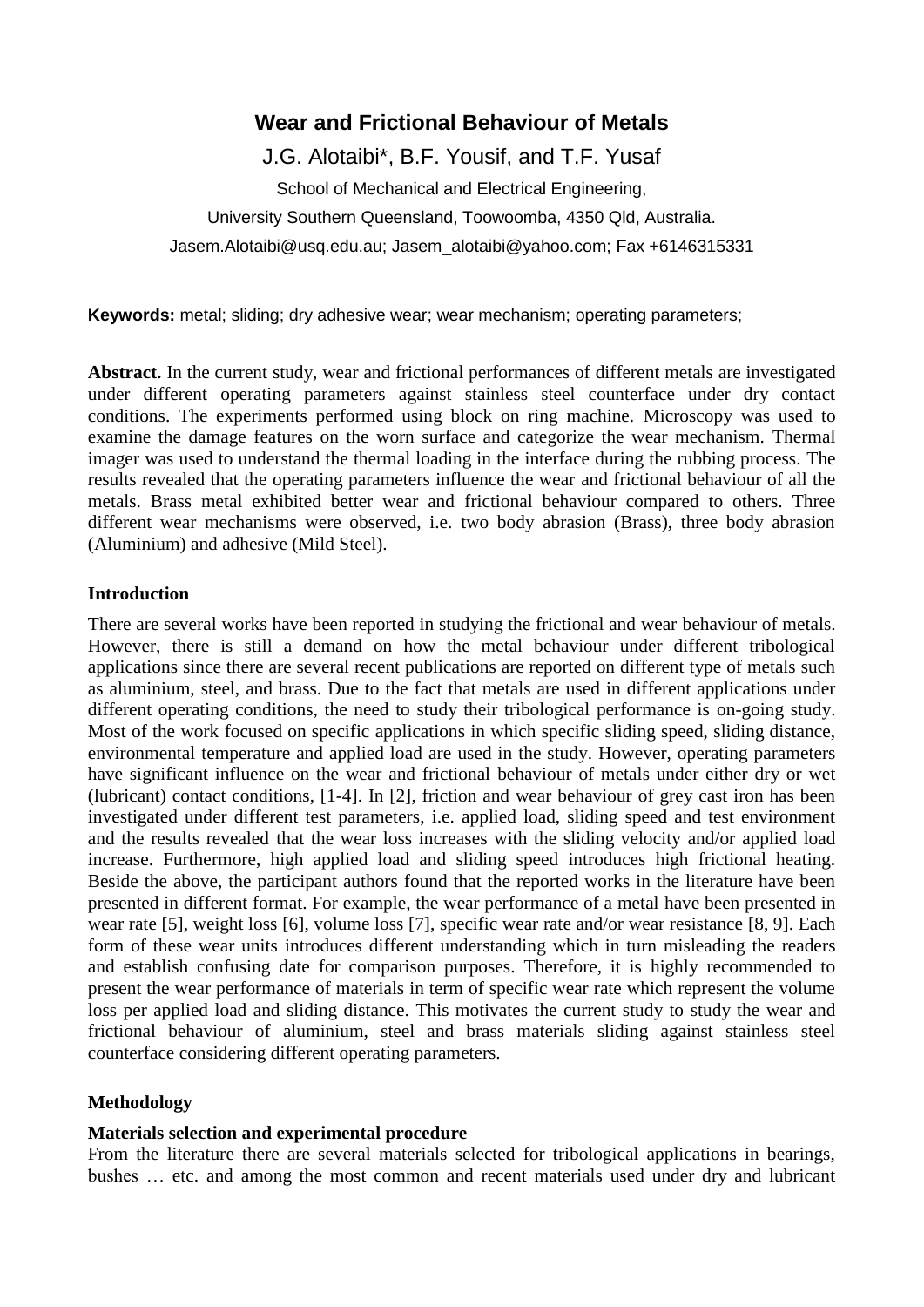contact conditions are mild steel, brass, and aluminium. In the current study Brass Cu64Zn36, mild steel SAE52100 steel, and aluminium (Si 0.08%, Fe 0.25%, Cu 0.01%, Al balance) was selected. Adhesive wear tests of the composites were conducted against a stainless steel ring (AISI 304) using the block on ring technique, **Fig. 1**. Before each test, the disc was polished with abrasive SiC paper (G1500) to a surface roughness of  $0.1$ - $0.3$   $\mu$ m Ra. Before conducting the experiments, the metal surfaces were rubbed over an abrasive SiC paper (G1500) to ensure an intimate contact between the sliding face of the specimen and the stainless steel counterface. Sliding tests were conducted at ambient temperature and humidity conditions with varying normal loads (30 N, 40 N and 50 N), and sliding distances  $(0 - 10.9)$  km and sliding speed of 2.8 m/s. Block on Ring technique was adopted in the current study according to the ASTM G77-98 [\[10\]](#page-5-7).



**Fig.1 configuration of block on ring machine** 

#### **Results and Discussion**

#### **Wear behaviour**

The specific wear rate of the selected materials against sliding distance is represented in Fig. 3 showing the specific wear values of 10.9 km sliding distance for the three materials under different applied loads. To understand deeply the interaction between the stainless steel counterface and the selected rubbed materials, roughness profile of the materials and the counterface were recorded after each test associated with the optical micrographs of the worn surface after the tests. This will be explained later under surface observation section.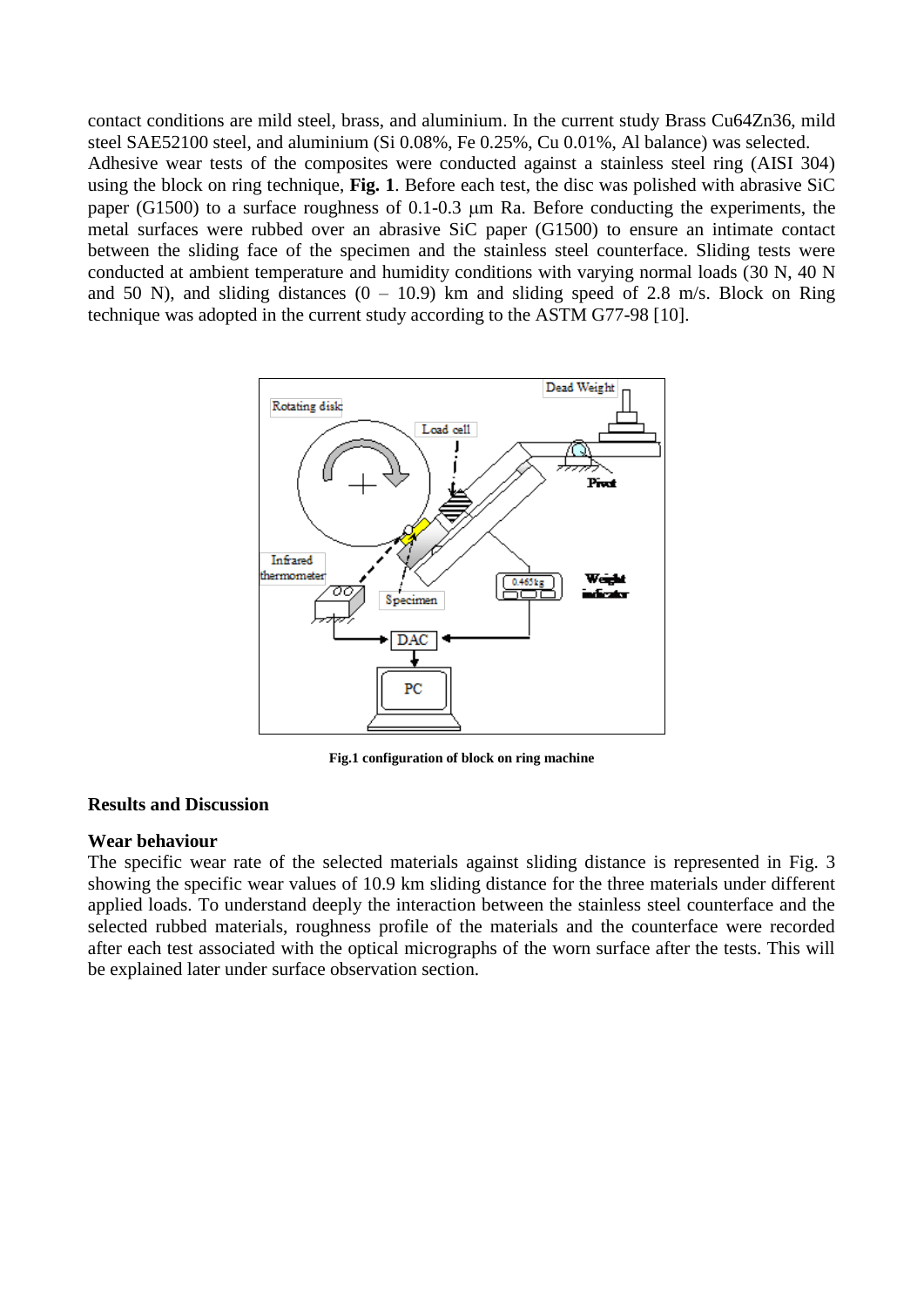

**Fig. 2** Summary of specific wear rate at steady state of brass, aluminium, mild steel materials under dry contact conditions at different applied loads after 10.9 km sliding distance.

#### **Frictional behaviour**

The frictional force was recorded during the sliding process for all the materials. Coefficient of friction verses the sliding distances is displayed in Fig. 3 for all the materials under different applied loads. The frictional behaviour for all the materials seems to be steady especially with the brass and the mild steel. Aluminium shows a bit of fluctuation in the value which represents a modification on the surface occurring during the sliding such behaviour was noticed when the materials transfer from surface to another and detachments may occurs leading to the fluctuation in the frication coefficient. This has been reported by [\[11,](#page-5-8) [12\]](#page-5-9) when different materials have been tested under dry adhesive wear loadings. With regards of the influence of the applied load on the frictional behaviour of the materials, increase the applied load reduces the friction coefficient especially for the brass and the aluminium materials. Mild steel shows no effect of the applied load on its frictional behaviour. Comparing the three materials, brass exhibits the lowest frication coefficient among others. This is clearly shown in the summarized frictional results in **Fig. 3**. The differences in the wear and the frictional behaviour of those materials are due to the interaction between the surfaces during the sliding. The roughness of the surfaces may assist in clarifying this.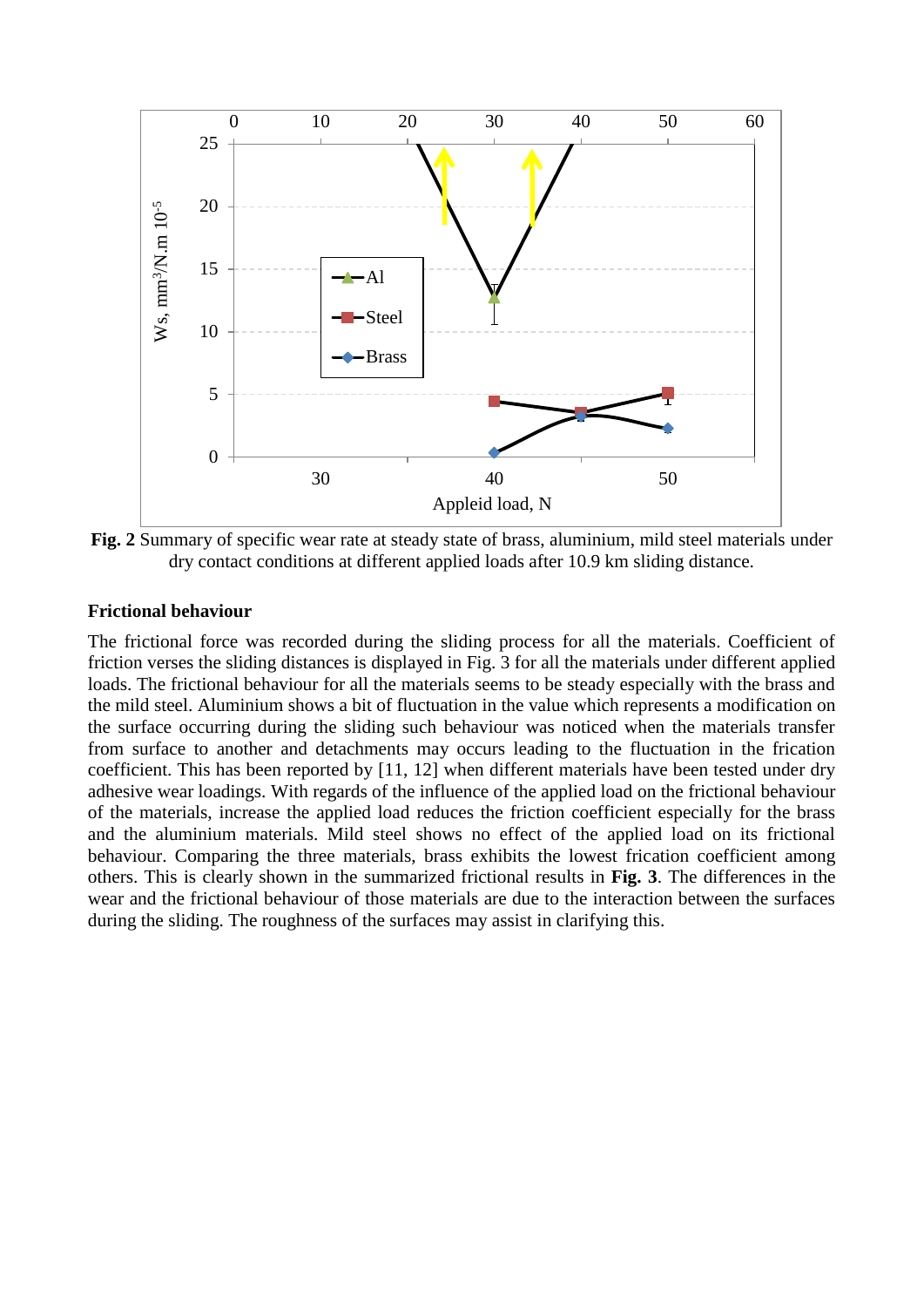

**Fig. 3** Summary of friction coefficient at steady state of brass, aluminium, mild steel materials under dry contact conditions at different applied loads after 10.9 km sliding distance.

## **Worn Surface Observation**

It was mentioned in the presentation of the results that the modification on the surface characteristics during the sliding may influence the wear behaviour of the materials. One of the characteristics which may assist in understanding the wear and frictional behaviour is the roughness of the contacted bodies. Fig. 4 displays the average roughness of the worn surface associated with the maximum and minimum values for the materials at different applied load after 10.9 km sliding distance. The roughness value was measured with the direction of the sliding. The roughness of the materials before the test was about 0.4  $\mu$ m.

From this figure, it can be seen that the roughness of the mild steel is highly increased after the test followed by the aluminium an then the brass. It seems the lowest roughness value of the brass is the main reason of the high wear performance of this material compare to others. For the mild steel, the high increase in the roughness seems not related to the wear and frictional behaviour of this material. On the other hand, there is debris was collected after each test. The lowest amount of debris collected was with the case of the mild steel. Meanwhile, aluminium introduces too much of debris associated with high interface temperature which reached to about 90  $^{\circ}$ C. Further study is required to study the reason of the high roughness value of the mild steel. Micrographs of the worn surface of the materials are presented in **Fig. 5**. For the brass material, the micrographs clearly show abrasive nature on the surface. However, the aluminium surface seems to be rougher than the brass. There is no clear plastic deformation in the case of the brass and aluminium. For the mild steel, plastic deformation is very obvious and this is the main reason of the high roughness value of the mild steel.

From all the collected information, there are three different wear mechanism can be found. These are:

1. Two body abrasive nature in the case of the bras, since it has better wear performance compared to other but it shows rough surface with less debris,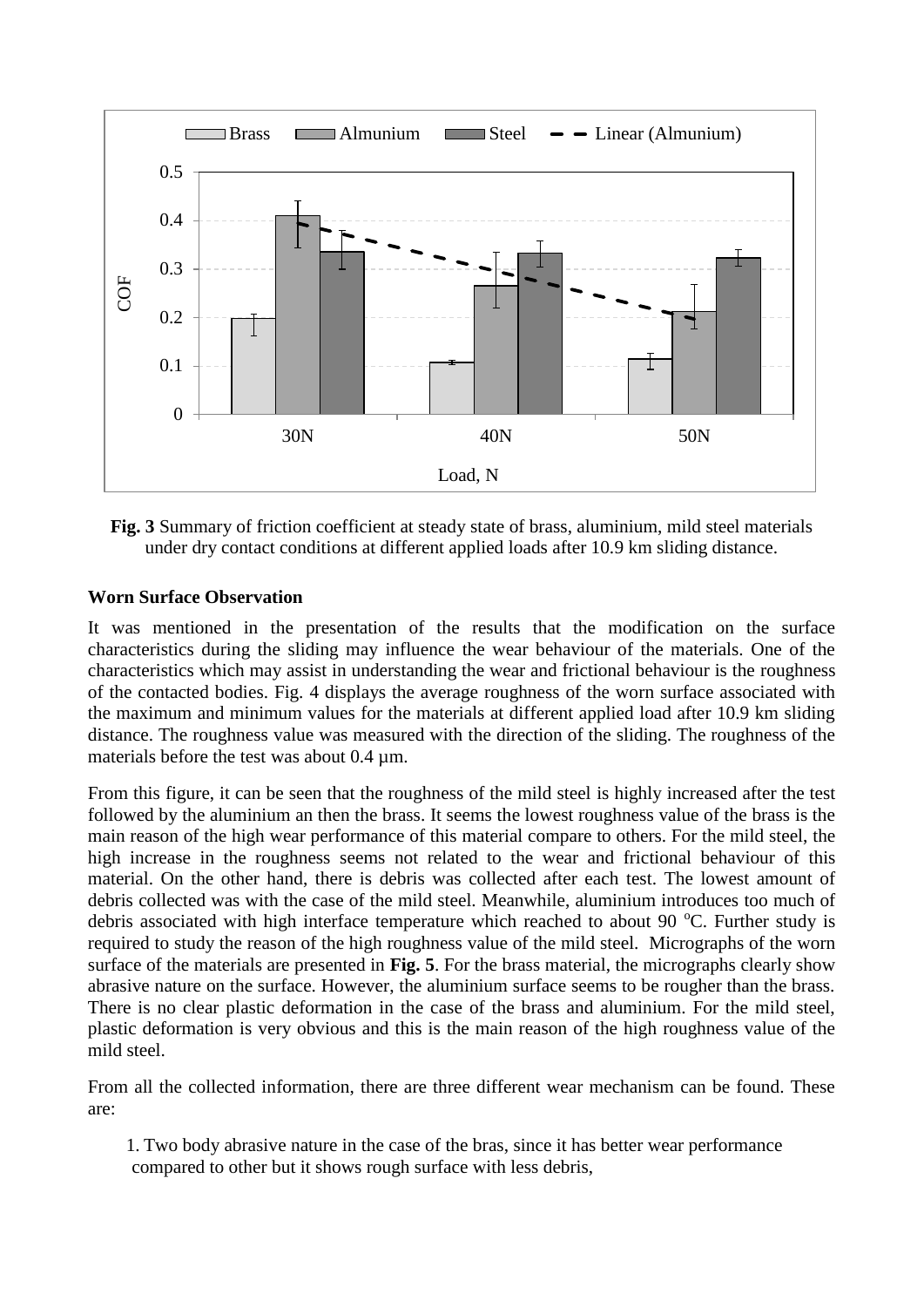2. Three body abrasion nature in the case of aluminium, since there is too much of debris associated with very rough surface,

3. Pure adhesive in the case of the mild steel since it has the lowest amount of debris and the micrographs of the worn surface showed clear plastic deformation .



**Fig. 4** Average of worn surface roughness after the test at different applied loads after 10.9 km sliding distance.



**Fig. 5** Micrographs of worn surface Roughness after the test at different applied loads after 10.9 km sliding distance.